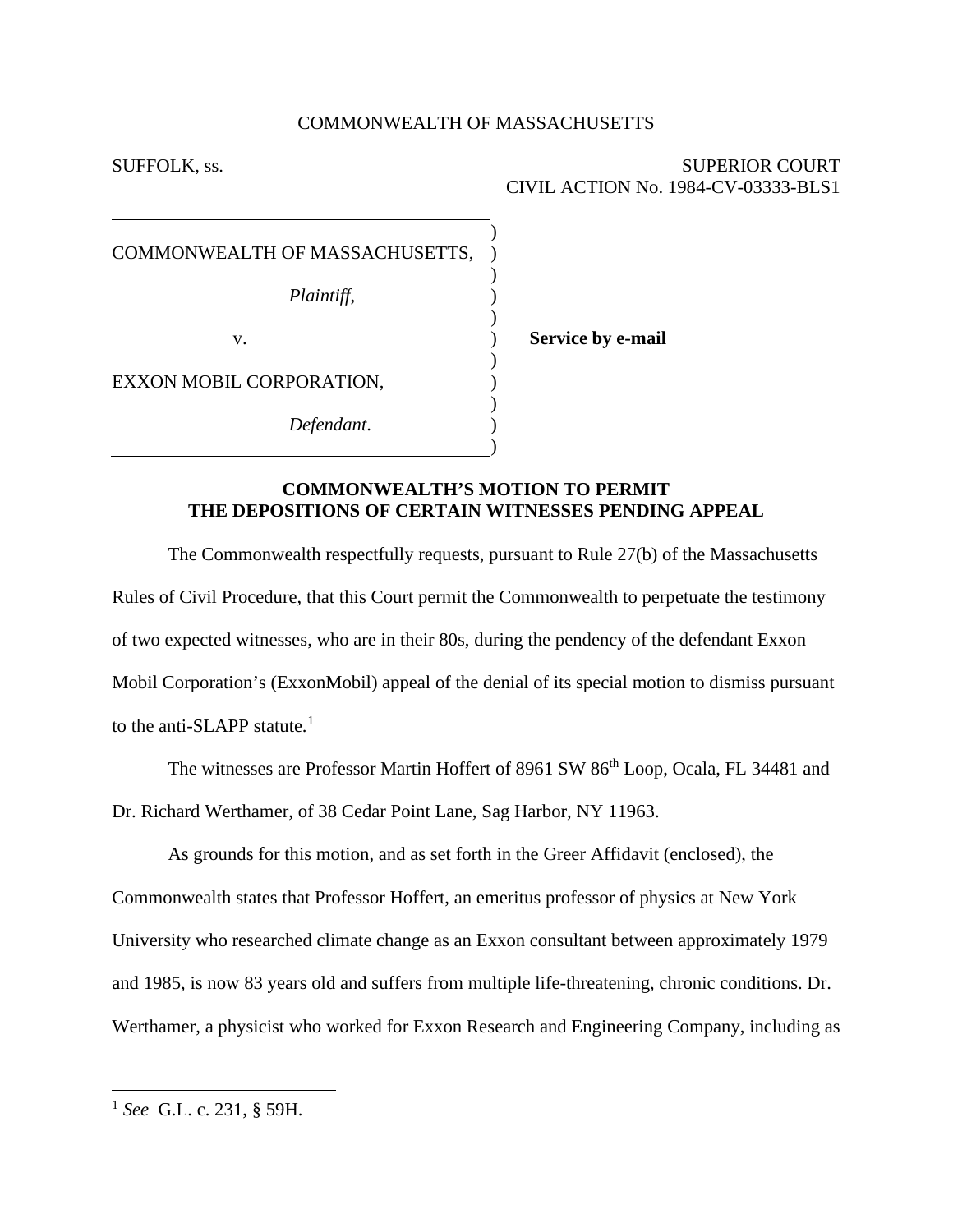a manager, from approximately 1979-1982, is now 86 years old and will turn 87 in a matter of weeks.

Each witness's expected testimony is uniquely important to showing ExxonMobil's prior knowledge about climate change and explaining its actions and omissions based on that knowledge. The substance of the witnesses' expected testimony relies on internal Exxon documents, which have been published in the media and scientific journals; is publicly available (including to ExxonMobil) through their press interviews and/or Congressional testimony; and was described in the Amended Complaint. There is a real risk that each witness could become unavailable by death or illness by the time ExxonMobil's appeal of this Court's denial of its special motion to dismiss is resolved. Because of the unique testimonial evidence which the Commonwealth expects each witness to provide, any such unavailability would constitute a failure of justice under Rule 27(b).

For the reasons described further in the accompanying Memorandum of Law, the Commonwealth respectfully requests that the Court allow this motion and enter orders permitting the Commonwealth to depose each of Professor Hoffert and Dr. Werthamer as soon as possible.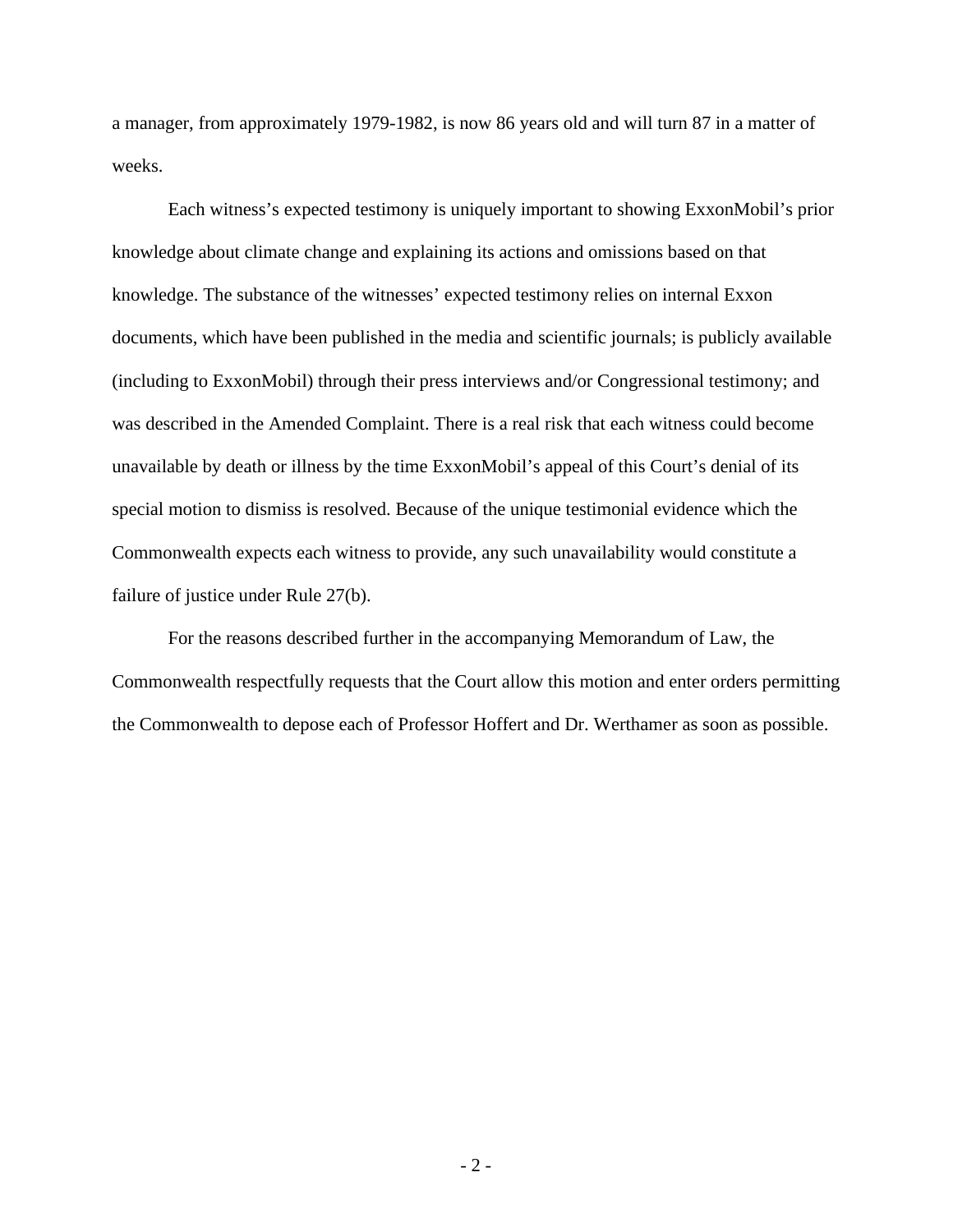Respectfully Submitted,

## COMMONWEALTH OF MASSACHUSETTS,

By its attorney,

MAURA HEALEY ATTORNEY GENERAL

### /s/ David A. Wittenberg\_\_\_\_\_\_\_\_

David A. Wittenberg, BBO No. 685254 *Assistant Attorney General, Energy & Environment Bureau* david.wittenberg@mass.gov Richard A. Johnston, BBO No. 253420 *Chief Legal Counsel* richard.johnston@mass.gov James A. Sweeney, BBO No. 543636 *State Trial Counsel* jim.sweeney@mass.gov Sigmund J. Roos, BBO No. 5417854 *Special Assistant Attorney General* sigmund.roos@mass.gov

OFFICE OF THE ATTORNEY GENERAL One Ashburton Place, 18th Floor Boston, Massachusetts 02108 (617) 727-2200

Dated: January 10, 2022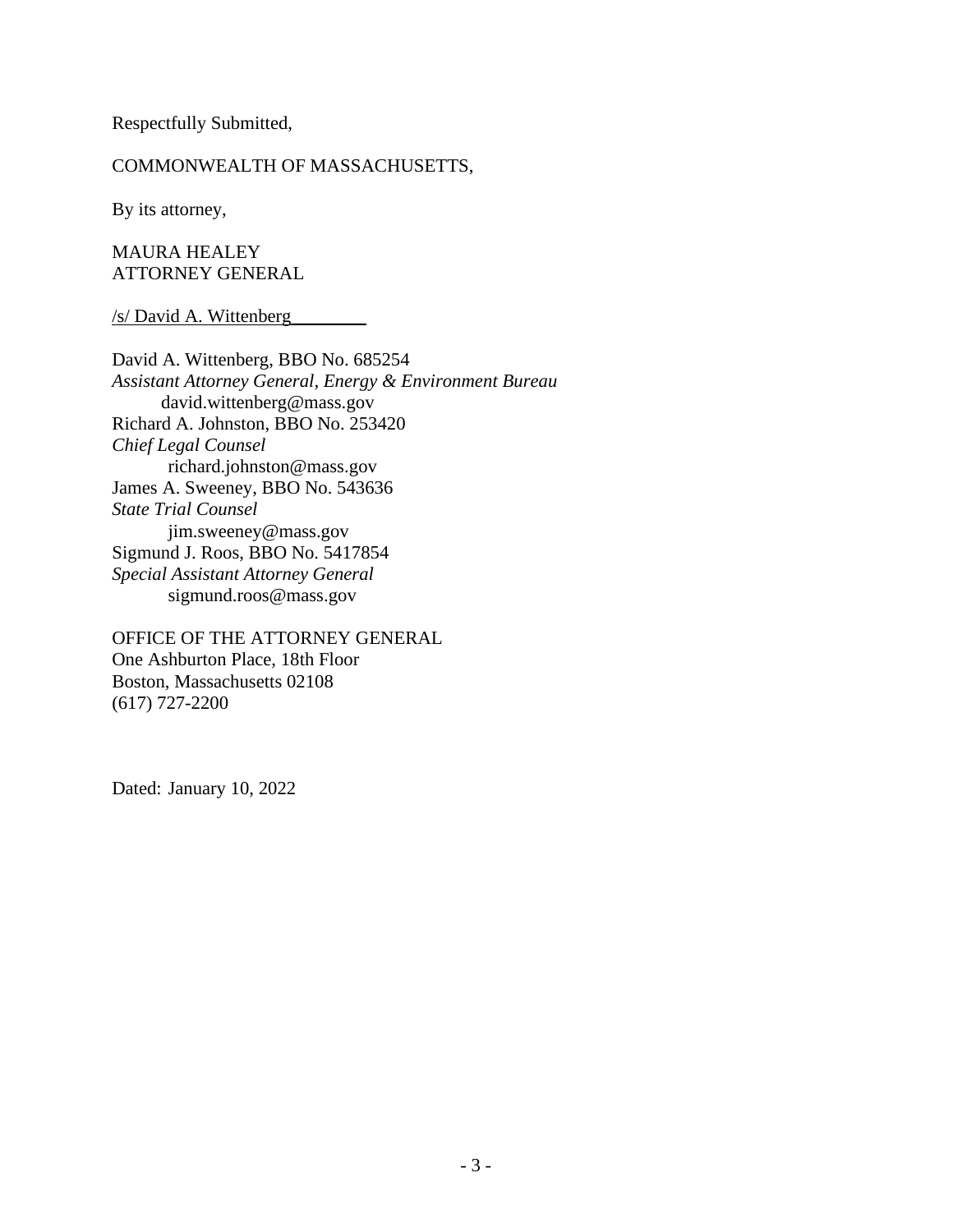## **CERTIFICATE OF SERVICE**

I, David A. Wittenberg, counsel for Plaintiff Commonwealth of Massachusetts, hereby certify that, on this 10th day of January 2022, I served a copy of the foregoing document by sending a copy thereof by electronic service to:

Thomas C. Frongillo Campbell Conroy & O'Neil, PC 1 Constitution Wharf, Suite 310 Boston, MA 02129 tfrongillo@campell-trial-lawyers.com

*Counsel of Record for ExxonMobil Corporation*

# **/S/ DAVID A. WITTENBERG**

DAVID A. WITTENBERG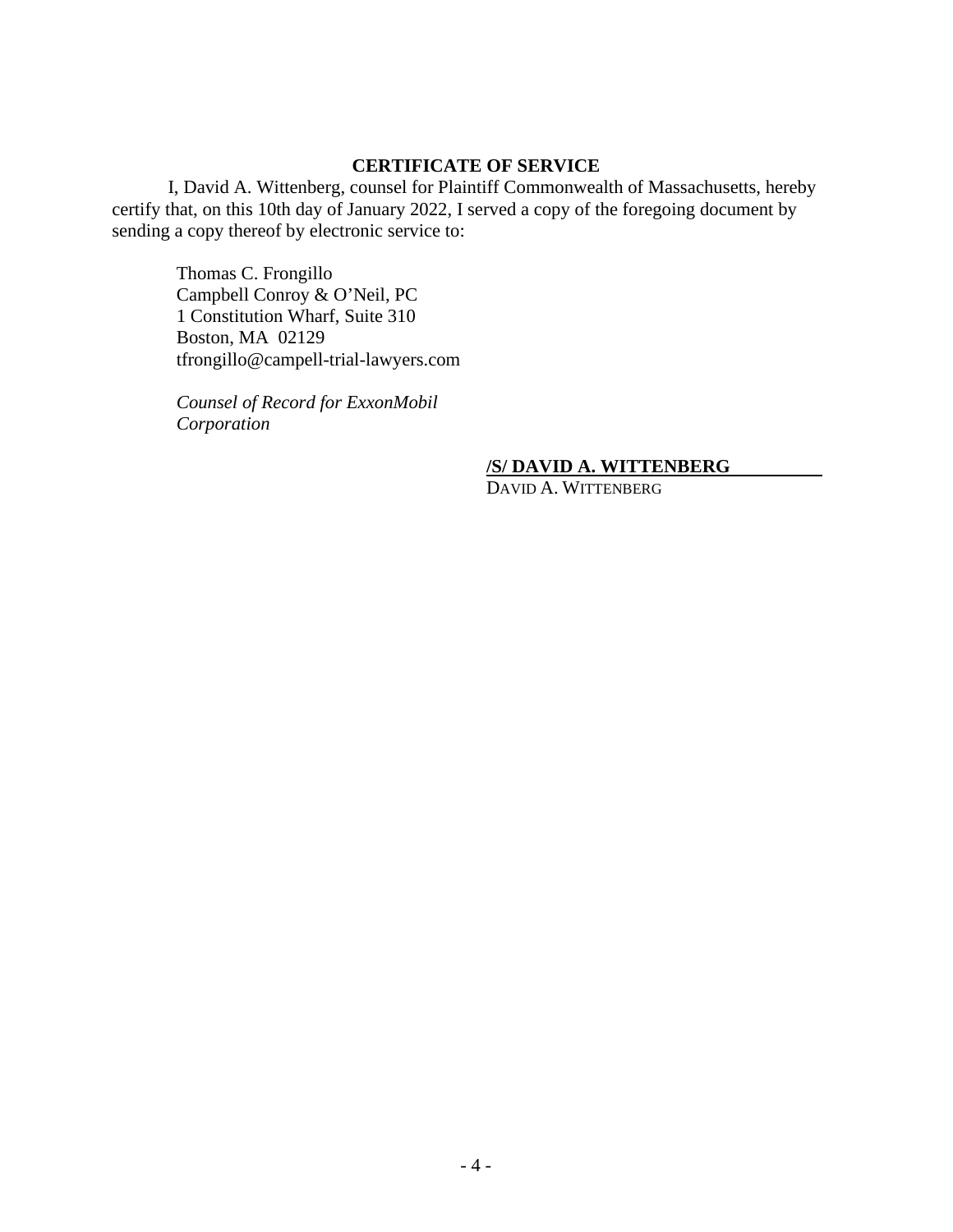#### **COMMONWEALTH OF MASSACHUSETTS**

 $\mathcal{E}$  $\mathcal{E}$ 

SUFFOLK, ss.

**SUPERIOR COURT** CIVIL ACTION No. 1984-CV-03333-BLS1

| COMMONWEALTH OF MASSACHUSETTS, |
|--------------------------------|
| Plaintiff,                     |
| V.                             |
| EXXON MOBIL CORPORATION,       |
| Defendant.                     |
|                                |

### **AFFIDAVIT OF MARLEE GREER**

I, Marlee Greer, declare and state as follows:

1. I am a Senior Investigator for the Commonwealth of Massachusetts. I have worked as an investigator for the Commonwealth for four years, including as Senior Investigator for the past two years. Prior to working for the Commonwealth, I worked as an investigator for a law firm and for a background check company. I hold a master's degree in homeland security and a bachelor's degree in criminal justice from Endicott College. My role as an investigator includes, but is not limited to, interviewing witnesses and victims, researching people of interest, collecting background information, and obtaining and analyzing relevant documents, court records, and open-source information.

2. I am assigned to the above-captioned case. My responsibilities include working with and collecting information regarding various witnesses, including Martin Hoffert and Richard Werthamer. Pursuant to this assignment, and based on information provided by Professor Hoffert and Dr. Werthamer, I have become aware of the following facts:

Martin Hoffert is an emeritus professor of physics at New York University who 3. researched climate change as an ExxonMobil consultant.

As part of his work conducted for ExxonMobil between approximately 1979 and 4. 1985, Professor Hoffert's research group predicted the current rate of global warming with great precision.

Professor Hoffert is 83 years old. Since 1991, he has dealt with numerous serious, 5. life-threatening health conditions including heart disease, lung cancer, diverticulitis, unexplained internal bleeding, and a broken neck.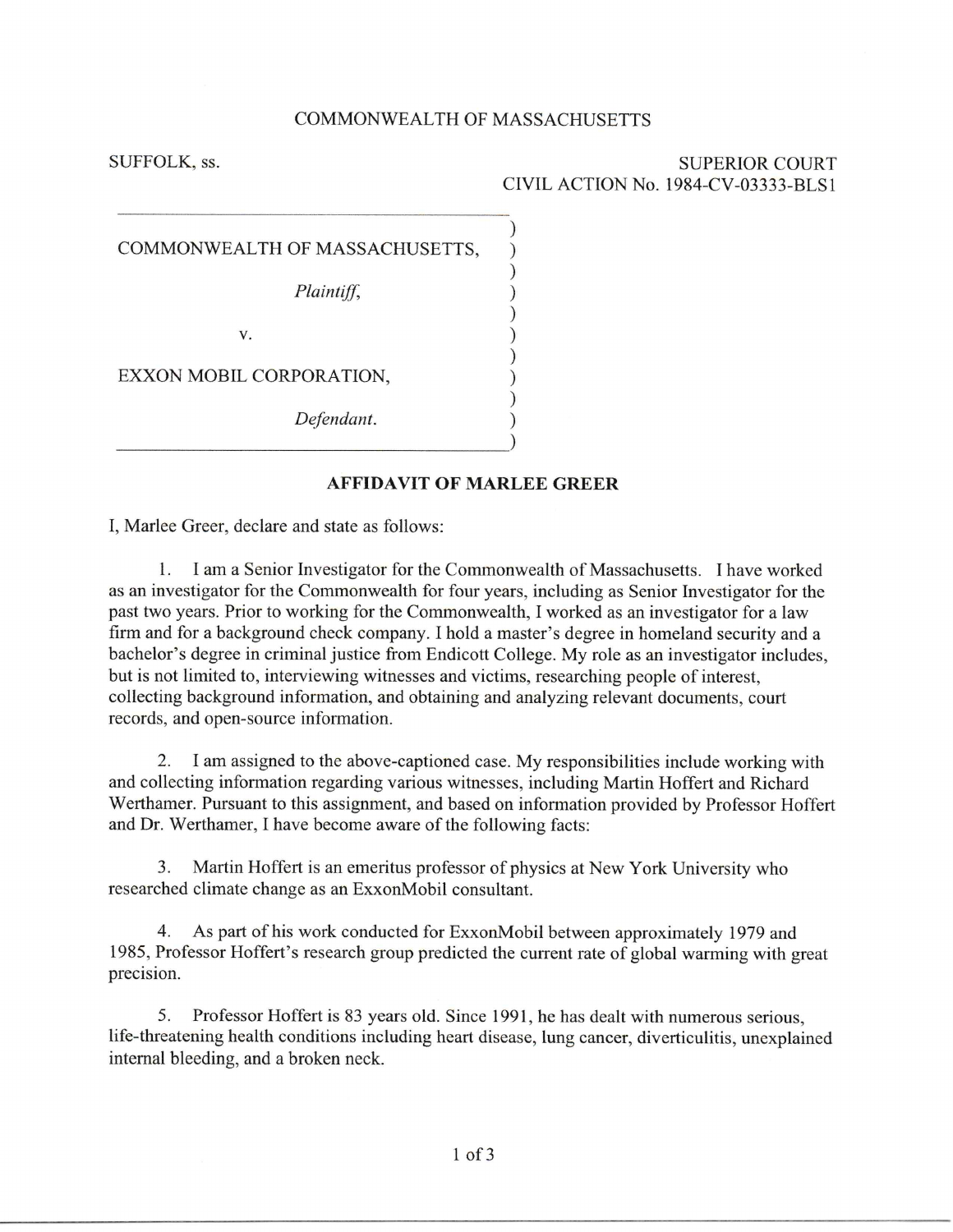Professor Hoffert suffered heart attacks in 1991 and 2003; he had a quadruple bypass 6. in 1992; he has had a total of four electronic devices implanted in his chest to regulate his heartrate. Professor Hoffert has experienced cardiac events that triggered electric shocks from his implanted devices twice, on July 28, 2007 and March 28, 2020. He had a new implant installed most recently on April 29, 2021. Professor Hoffert was diagnosed with and surgically treated for lung cancer in 2008. He fell walking on the street in Lower Manhattan in 2013, resulting in hairline fractures to his C3 and C4 vertebrae. He was diagnosed with and surgically treated for diverticulitis in 2016. And on May 31, 2021, he went to the hospital with symptoms of internal bleeding that was so severe he received a blood transfusion. Physicians were unable to determine the cause of the bleeding.

Professor Hoffert currently resides at 8961 SW 86<sup>th</sup> Loop, Ocala, FL 34481. 7.

Richard Werthamer is a former ExxonMobil physicist who worked for Exxon 8. Research and Engineering Company, including as a manager, from approximately 1979 to 1982.

9. Dr. Werthamer is 86 years old and will turn 87 in several weeks.

10. Other than his advanced age, Dr. Werthamer reports that he is in good health.

11. From 1980 to 1981, Dr. Werthamer supervised Henry Shaw, who is now deceased.

12. Dr. Shaw was the key proponent of an ambitious ExxonMobil research program into the extent to which CO<sub>2</sub> greenhouse gases released into the atmosphere were absorbed into the world's oceans, an important factor in determining the rate at which  $CO<sub>2</sub>$  greenhouse gases would build up in the atmosphere.

13. The research program monitored oceanic and atmospheric  $CO<sub>2</sub>$  using sensors mounted to an ExxonMobil oil tanker that traversed the Atlantic Ocean from the Persian Gulf to the Gulf of Mexico, known as the "tanker project.".

14. Dr. Werthamer discussed with Dr. Shaw the management and public relations strategy driving the tanker project.

15. In addition to other duties, Dr. Werthamer worked on an ambitious public-relations plan aimed at achieving national recognition of ExxonMobil's CO<sub>2</sub> greenhouse research project.

16. The tanker project was a key component of Dr. Werthamer's proposed public relations plan.

17. Dr. Werthamer currently resides at 38 Cedar Point Lane, Sag Harbor, NY 11963.

18. I, Marlee Greer, have read the above statement consisting of 2 pages, and I certify under penalty of perjury that the foregoing is true and correct. Executed on January 6, 2022.